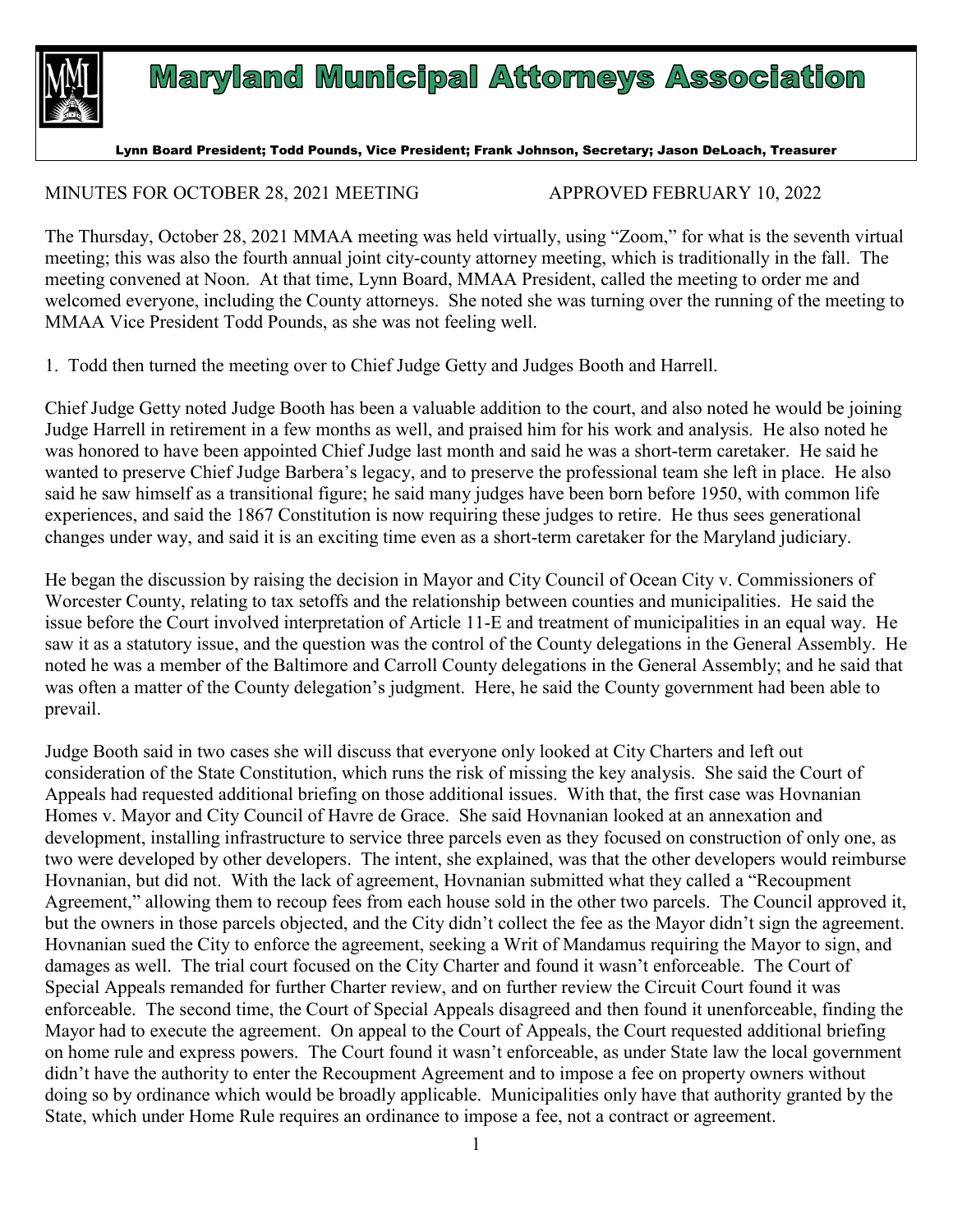Judge Harrell spoke about Town of Riverdale Park v. Ashkar. He said the Court of Special Appeals opinion was upheld but on different grounds, and said it involved the granting of a towing contract for the Town. He said the Town had used Greg's Towing for decades and that Greg's Towing owned a convenient lot for the Town where towed vehicles could be towed. The owner retired, sold the business to Mr. Ashkar, but also neglected to renew Greg Towing's listing on approved contractors for the County, even as that was not a requirement to contract with the Town. Ashkar went to the Town to say he wanted to continue to do business. The deputy chief of police had been given the discretion over the towing contract, and was heard to refer to Mr. Ashkar in a negative way. After that, the contract was given to another contractor, on an interim basis. Mr. Ashkar asserted the reason for the change, and not allowing him to continue serving the Town, was discrimination against him as a Palestinian-American. He brought action against the Town, and a claim based on employment discrimination for national origin survived dismissal. The jury found judgment in favor of Mr. Ashkar for \$244,000 and \$15,000 in punitive damages as well. The Town sought a new trial and requested that the judgment be set aside; judgment notwithstanding the verdict was granted. The Court affirmed that decision, finding that the Council had delegated the contract decision to the police chief, who then delegated to his deputy, and said that was sufficient for the discrimination claim to be imputed to the Town – even as the Mayor and City Council had never acted in that way. But the Court sent the case back to the trial judge to consider the impact of the Local Government Tort Claims Act limitation of \$200,000 and to clarify the judge's decision as to whether a new trial should be granted, as the original decision was unclear. Judge Harrell said the key element of the case was that the Town was held responsible even as the decision had been delegated downward to the deputy chief attorney.

Chief Judge Getty said the next case came out of the Maryland tax court, Clear Channel Outdoor, Inc. v. Director, Department of Finance of Baltimore City. He noted the history of billboards included past efforts to beautify the country by removing them from highways. He said Baltimore City had decided to tax billboards, and that raised some potential first amendment issues to be aware of. Chief Judge Getty said the tax was imposed as an excise tax on the privilege of advertising on a billboard. The billboard owners argued it was not narrowly tailored and targeted certain groups. The trial court upheld the ordinance, as did the Circuit Court, and was appealed to the Court of Appeals. The Court upheld the ordinance as it was not focused on any particular opinion or small, identified group. As such, the Court found it wasn't subject to heightened "strict" scrutiny and under a rational basis analysis, found the ordinance did not violate the First Amendment. Judge Getty noted he had filed a dissenting opinion, as his analysis indicated that any restriction limited the ability to speak and that strict scrutiny would have been appropriate. He said Clear Channel did file *certiorari* with the U.S. Supreme Court, and that decision is still pending, while a similar case involving off-premises signs is being considered. He also said the Ohio Court of Appeals handled a similar case but found a similar tax was targeted at limited speakers, and overturned the ordinance after applying the strict-scrutiny analysis. Chief Judge Getty said such certiorari petitions are rare, but this one is pending.

Judge Booth discussed the final case, Angel Enterprises v. Talbot County. She said a property owner purchased a property near a state road, but a deed covenant prohibited access to the road unless both the state and county approved it. She said the owner got a permit to construct the residence but not permission to install a driveway reaching the state road. The owner built the driveway anyway, and both MDE and Talbot County issued citations and orders against the owner. The owner agreed with MDE to pay fines, but the County citation case remained. On the County side, Judge Booth explained, the County had issued six assessment notices with civil penalties of \$1,000 each day until correction, subject to appeal to the County Board of Appeals. The owner appealed to the Board of Appeals and made several arguments, leading to a five-day trial over a five-month period. The Board of Appeals affirmed the fines but found they were stayed. On appeal to the Circuit Court, the Court authorized fines totaling over \$700,000, which the Court of Special Appeals remanded to clarify the amount of the fines. She said the Court of Appeals considered whether the County actually had the authority to impose the fines. She said the issue was not the County ordinance, but whether the County Board of Appeals could consider and impose those fines. She said the Home Rule amendment and Express Powers Act specify they must follow State law, and